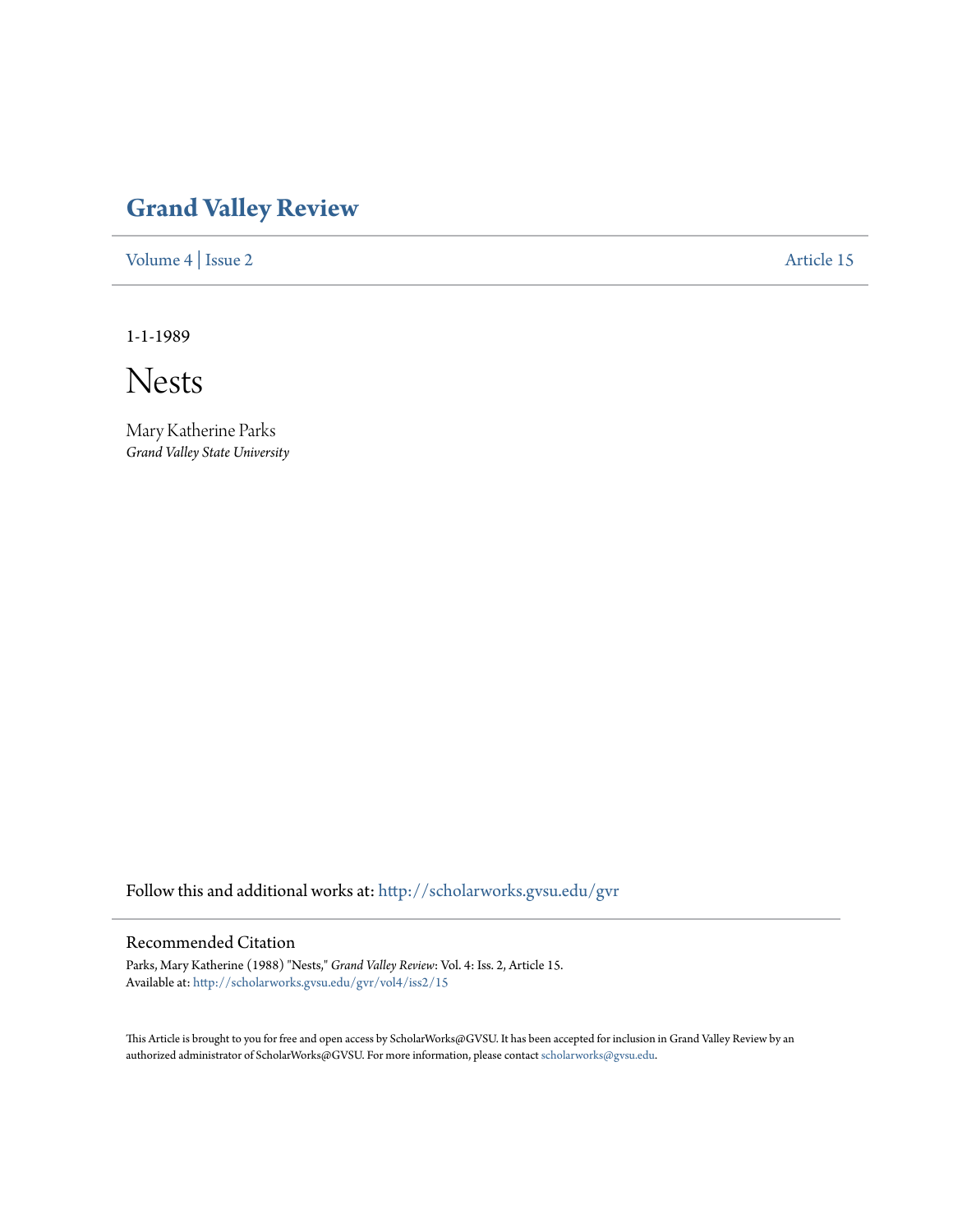## **Nests**

## MARY KATHARINE PARKS

He handled the pleasure boats as he handled other men's wives: with no proprietary zeal. While they went with him they were, by his code, his. And their owners, the brokers and 3M execs with Noxzema-white noses, got the cuckolding they deserved.

He was not in love. Even after seven months of winter with snow so deep that the trapping had been poor. Not in love, but randy with desire to get back on the boats. He had begun to dream at night of their musky, wet smell, their dizzy resistance and pursuit, and he awoke with his body's still reliable response.

There had been several women, though there wasn't one just now. They had all gone off to cities, Akron or Oakland or Altona, after varying periods of time spent living with Bruce in his trailer. They left behind their throw pillows and shower organizers; these he gave away. He read their glossy magazines, though, until the subscriptions ran out.

One of the women still sent him birthday cards and backward glances, though she'd left the first morning she saw the fox and beaver hanging on the shed door. He'd told her once, to comfort her, that animals in traps build themselves nests of pine needles, twigs, and whatever they can reach around them, and after the sun sets, they curl up and fall asleep. He often found them this way when he checked his lines in the early morning. He shot them then, one bullet causing the least damage to the pelt and killing them quickly. She knew, or had read, that animals chewed their feet off when they were caught in a trap. That, he had said, only happened to bad trappers who didn't check their lines every night. Animals did that when they needed to get to water, he told her, they don't understand the concept of captivity. He'd tried to explain it correctly, to he fair to the sport, but she'd gotten the car packed before he'd finished.

There was no work on the lakers or the fishing boats this spring so Bruce looked for work where he knew he could find it. There was always work at the Sarahsfield marina, each slip was hooked from May to October with daysailors and sloops. It belonged to a guy he had known in high school. Gertz wore Topsiders and cruise clothes and drank Dewars like the shiney-faced boys from St. Paul, who rented his slips, bought him beers, and sent him for ice when their parties ran low.

Gertz was the treasurer of the Chamber of Commerce and worried about the negative effect of locals on the summer trade. Bruce's luau shirt and fat-stained jeans kept

56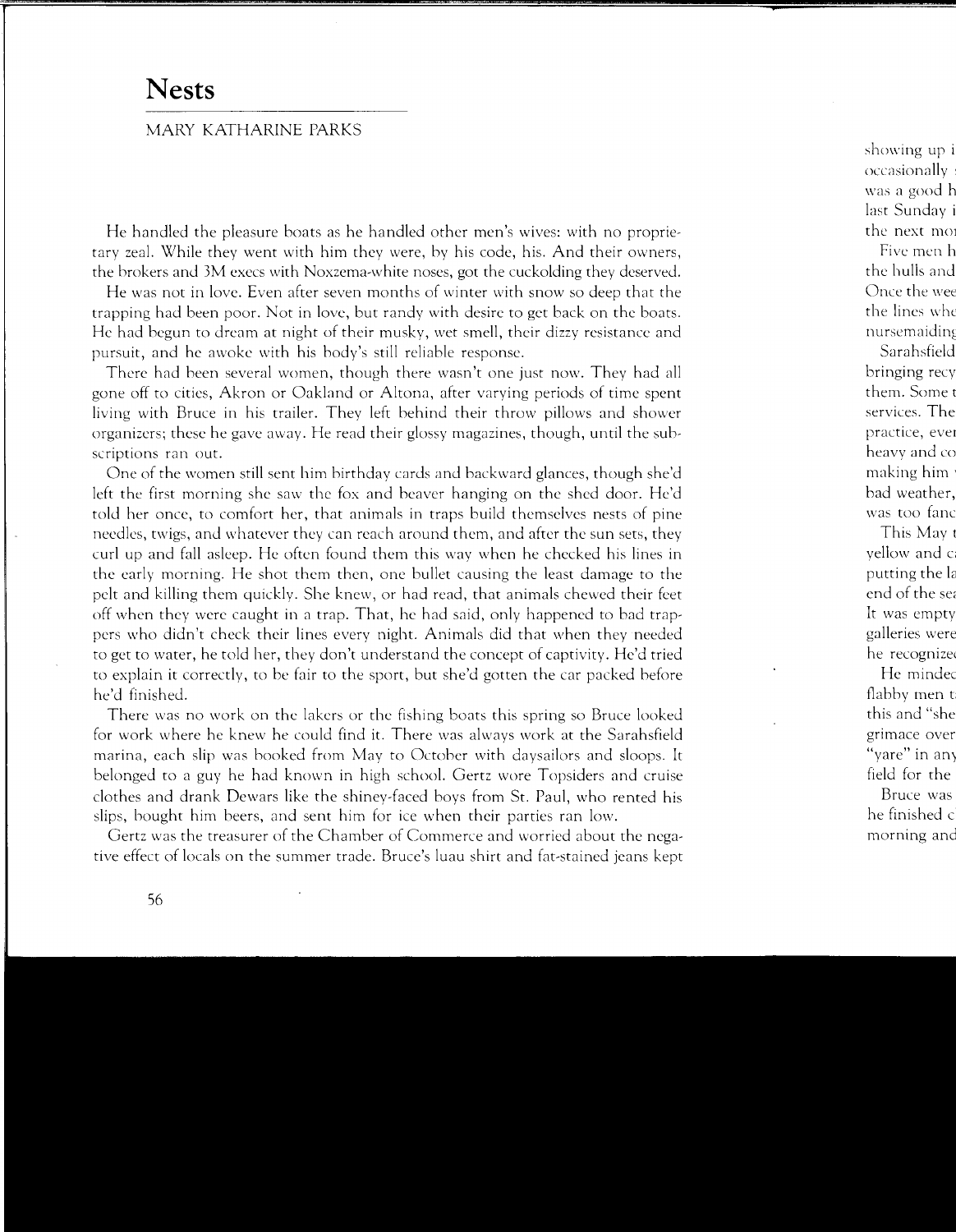showing up in, and ruining, the Chamber's photo calendars and he was accused of occasionally sweeping unwary sailors off the deck with a loosed boom. Still, Bruce was a good hand with the boats and Gertz always looked for him at the bar on the last Sunday in April. If he needed a job, Bruce would be waiting on the dock at six the next morning.

Five men had to work hard all day to put a dozen boats in the water. They scoured the hulls and made sure that the fridges got cold and that the chemical heads flushed. Once the weekend skippers came, the marina crew helped them off on day trips, caught the lines \\hen they returned, or called the Coast Guard if they didn't. Repairs and nurscmaiding filled the days and at night they drank together.

Sarahsficld was small, ragtag and isolated in winter; a place where hippies go to die, bringing recycling bins, poetry afternoons, no-wax skis, and community theater \\'ith them. Some taught at the VoTech, some ran the weekly paper, some worked for social services. Their kids made the schools pretty interesting. Bruce was regular at theater practice, even when he had been out until dawn on his trap lines. He was tall and heavy and content with a chorus part, and remembered the blocking for all the scenes, making him very popular with the other actors. Bruce only had time for plays in the bad weather, which in northern Wisconsin was enough for a full season. Sarahsfield was too fancy in good weather for Rogers and Hart.

This May the weather was not good. And on this particular May afternoon it was yellow and came on like nausea out of the southeast. The marina crew had finished putting the last boats in the water so their owners wouldn't miss the first decent weekend of the season. This wouldn't be it, Bruce thought as he looked hack toward town. It was empty. The popcorn and fern bars hadn't opened yet and the shops and art galleries were still boarded up. There were a few pickups in front of the bar  $-$  trucks he recognized.

He minded the first summer weekend most, when the town bar would be full of flabby men talking nautical, shivering in their pretty windbreakers, and saying "she" this and "she" that about the boats he'd been hanging all morning. The townies would grimace over their beers and mumble that they'd flatten the next bastard who used "yare" in any context. When the next one did, they'd know that money had Sarahsfield for the summer.

Bruce was thinking about this and about the beer and bump he'd have soon as he finished checking the bilge on the "Buns Voyage." They'd put it in the water this morning and it had sunk to the slings  $-$  the seams leaking madly before the planks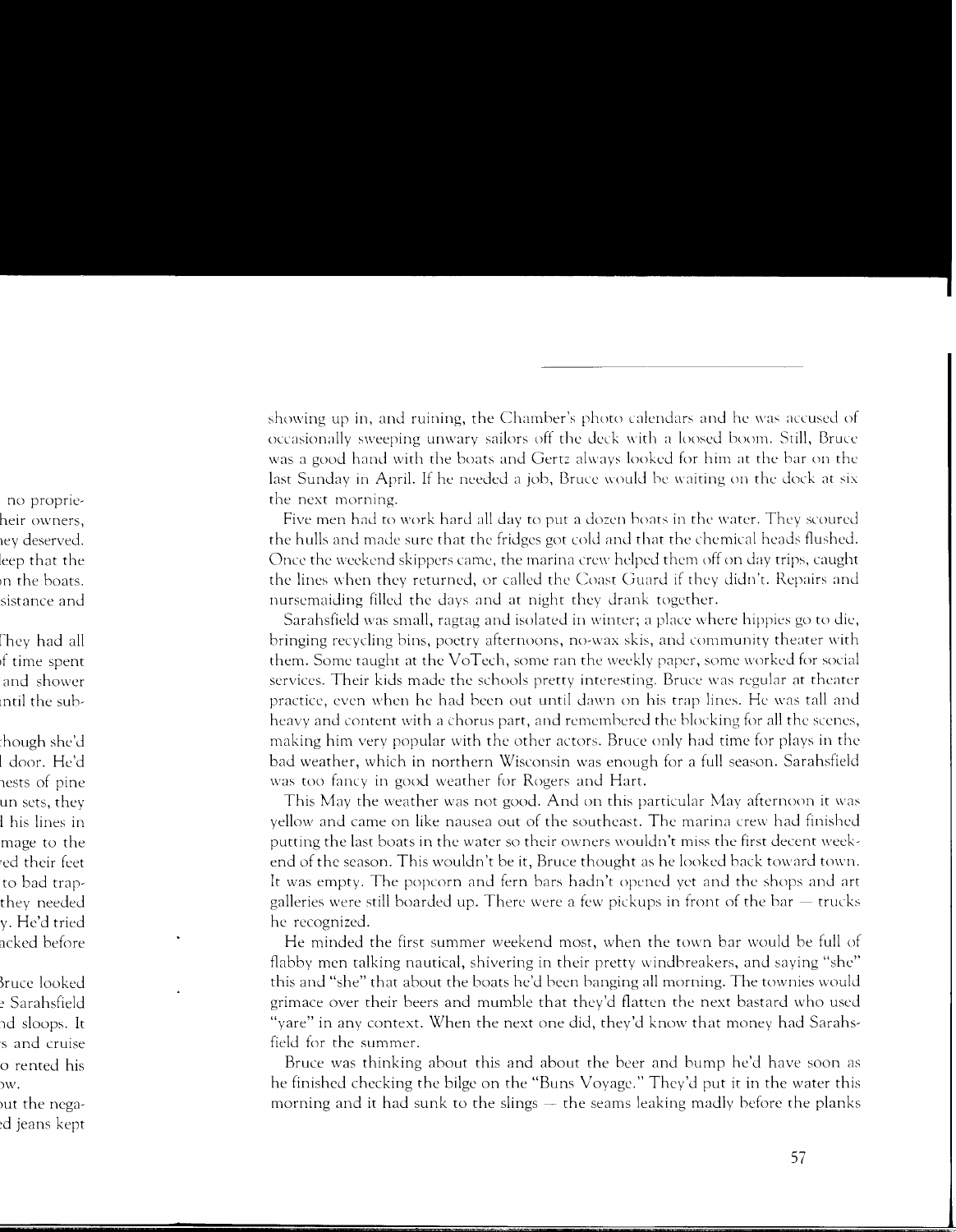could swell. It was a double-ender, so they'd had to stencil the name along the side, under the rail, in large letters so it would show. The bilge pump was just keeping the name above water, but Bruce decided that things looked secure enough for the night.

The "Buns" was tied up ncar the end of the dock where Bruce's uncle was at work on the new ten-slip expansion. Bruce stepped from the neat, teak deck to the dock and looked, as he did, down the pilings toward his uncle's barge. Gertz didn't usually hire Bruce's uncle for any work he considered complicated  $-$  the uncle had too many sons and dogs to suit Gertz, who preferred to hire the marine construction firm at the end of the bay. But they'd been too busy building seawalls this spring  $-$  racing the ice to keep the shoreline cottages on shore.

His uncle and cousins didn't live in cottages, but had a trailer on a piece of land not far from Bruce's. In the spring, though, they moved onto their barge and he stayed with them sometimes when they'd all been out getting blind. The barge had been. a ferry once, carrying tourists from the peninsula to the island, but the insurance had gotten too expensive and they'd cut it down. The cabin was snug, and the engines were still all right, but it had a perpetual list to starboard. They chocked up the furniture legs on one side for compensation. The boat dog grew two of his legs longer.

Bruce favored the boat dog, his youngest cousin's, and borrowed him when he wanted a dog. The dog liked Bruce and minded him even when availed of a more lenient opinion. He had a copper and pepper colored coat and black marble eyes and was famous around town. He would sit under a table in the bar until closing, then herd Bruce home, down the dock, across the pilings and into the cabin. He had only one bad habit: he collected shoes. He didn't chew them, but rather adopted them, carrying boots or tennis shoes carefully in his mouth when he went to visit favorite smells. The cousins hopped after him, yelling, but they never broke him of the desire.

There were no lights in the cabin and Bruce knew that his cousins had stopped work for the night. They'd be at the bar by now and he would have to hurry to get in on the first round.

It was getting cold and he jogged for thirty yards or so, with his head down. His heavy footsteps startled the little jet-winged birds which lived under the docks, and they scattered. They weren't sea birds but rather some kind of swallow that found more building space here than in barns, which were rapidly disappearing in the onslaught of condos. Bruce sometimes swam out and under the docks to get a lòok at them: their nests crowned by downy heads and the parents patrolling. He wondered at the fledglings' make-or-break first flight: they had to get it right on the first try,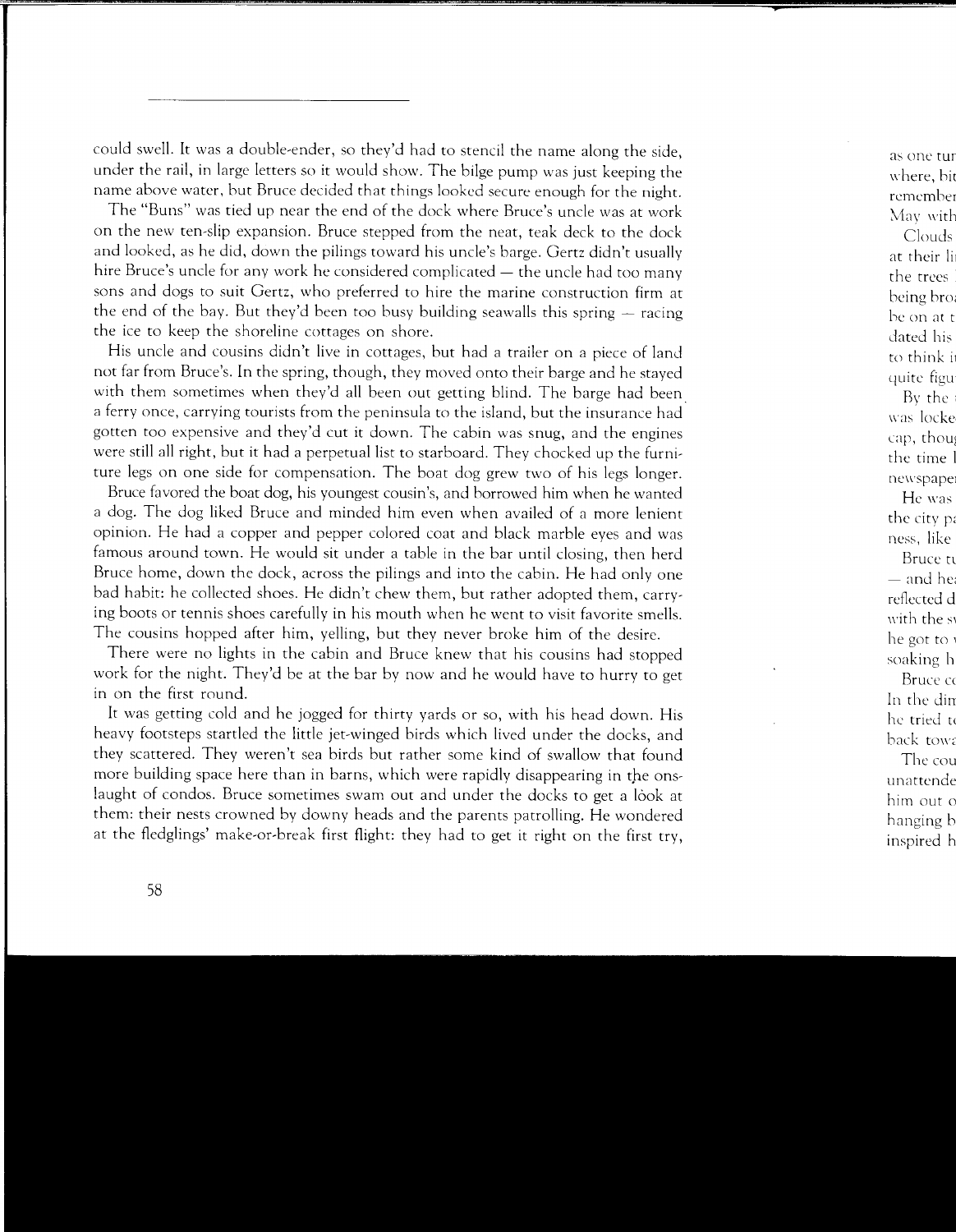as one tumble into water would be their last. Their homes - pilfered straw from somewhere, bits of their own shells, twigs, and trash  $-$  couldn't hold their attention. Bruce remembered that his trailer was low on propane and that he'd decided to tough out May without another refill.

Clouds had sewn up the sunset and the light had gotten grim. The boats yanked at their lines and the bay was choppy. House lights were coming on over town and the trees looked irritable. As if in denial of the weather, there was a baseball game being broadcast tonight: the Brewers and the Indians at Count\' Stadium. This would be on at the bar. Bruce had made a bet on the game with the bartender, a guy who'd dated his sister, hut he couldn't remember for how much or on whom. She seemed to think it was disloyal of him to make bets with her ex-lover, something he couldn't quite figure out. He wasn't, after all, betting on her.

Bv the time he stepped off the dock onto shore it was raining. The marina office was locked and his coat was inside with his Sea World cap. He wouldn't miss the cap, though he always kept track of it out of superstition. He'd found it on his head the time he'd been thrown out of a bar in Chicago and \\·oken up under a pile of newspapers in Detroit. Perhaps he'd been to Sea World in the interim. He hoped so.

He was now \'Cry close to the bar and could sec the Old Style sign glowing, across the citv park to his right. The boats were behind him, blocked with studied randomness, like actors. He felt himself exiting too early and stopped.

Bruce turned around  $-$  wondering why it was taking him so long to get to the bar - and headed back out the clock toward the barge. The pier lights had come on and reflected dimly off the water, making him think of the country song, sung by the woman with the sweet teenage voice, that went "going once, going twice, going gone ..." When he got to where the construction started he had to step carefully. Waves splashed up, soaking his pants bottoms, and he swore.

Bruce could barely make out the barge rail but he was already looking for the rope. In the dim light he didn't find it at first. He'd missed the first roll of the ship, \\'hen he tried to step from the dock to the deck, and had to wait until it rolled groggily back toward him.

The cousins usually allowed the boat dog to roam around the marina and into town unattended, but when he began to take their shoes with him, they'd resorted to tying him out on the deck of the barge. When Bruce found the rope at last, the dog was hanging by his collar on the other end. Whether the listing or the weather or desire inspired him, the dog had found the limits of his rope and fallen overboard.